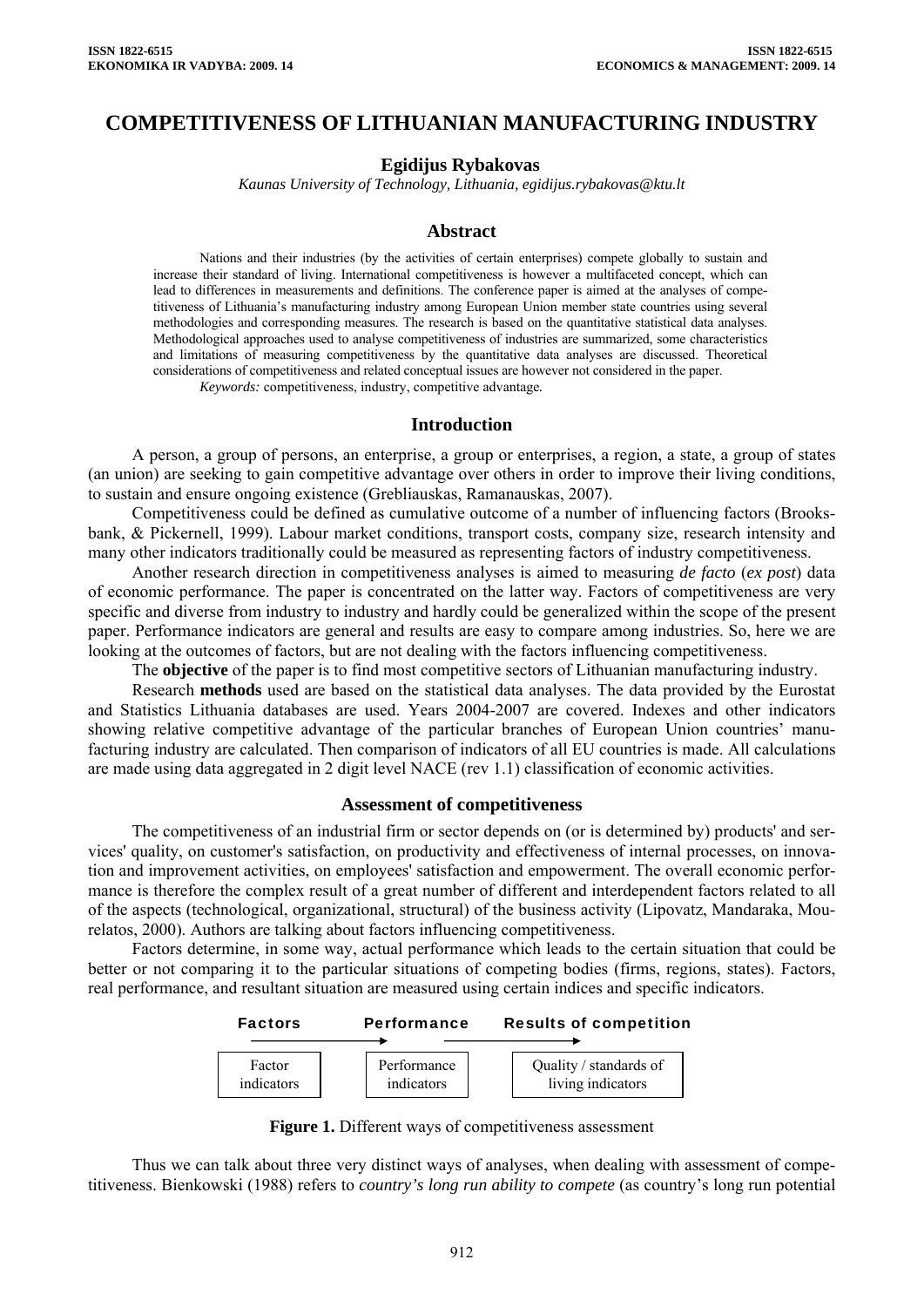for growth and the creation of an economic structure which adjust flexibly to the rapidly changing pattern of world demand) and *competitive standing* (as foreign trade performance and related matters). From the latter point of view the competitive standing of a country improves, when a country's share in world trade or on particular foreign markets improves and/or when a stable or even slightly lower export volume or market share is compensated by a more favourable export composition (i.e. improved terms of trade).

Business environment as one of the factor' of competitiveness (and one of the dimensions of country's long run ability to compete), formed by the political decisions of governmental institutions, are most often considered if dealing with the issues of national competitiveness. Territory plays an important role in providing competitive environmental tools to individual companies. But, according to Camagni (2002), the most important role is in the processes of knowledge accumulation and in the development of interpretative codes, models of co-operation and decisions on which the innovative progress of local companies is based. All these functions formulate favourable for competitiveness factors. Camagni (2002) summarizes pointing that "competitiveness depends on factors, which are not only found in the physical externalities, accessibility or environmental quality, but also in relational capital and the learning capacity expressed by the territory". According to Garelli (2003), some nations support competitiveness more than others by creating an environment which facilitates the competitiveness of enterprises and encourages long-term sustainability.

Results of competition can be measured using most broad and general indicators of overall living quality in the country. Garelli (2003) notes that "ultimately competitiveness is about raising the level of prosperity of people, which can be defined as a combination of the standard of living, accumulation of wealth and quality of life". Prosperity is important because it also emphasizes the non-economic aspects of competitiveness. Competitiveness cannot be reduced to productivity or profits. Intuitively, everybody understands that a country which does not share the wealth it creates with its people or does not insure an adequate health and education infrastructure nor maintain political and social stability, will not successfully thrive in the long-term (Garelli, 2003).

As already was noted, here we will look at some performance indicators of manufacturing industry sectors of European Union member countries, trying to find most competitive sector of Lithuanian manufacturing industry. Here we are not dealing with the factors that have determined such situation.

## **The methods for competitiveness assessment by measuring economic performance**

Grebliauskas, & Ramanauskas (2007) points that there is common to measure international competitiveness of nations or industries using *productivity data*. Or in other words, according to authors, productivity is being seen as most important factor of competitiveness. But, following the same authors, we can see productivity measures as functions of innovation, technological change, transition in institutions and institutional structure. So, productivity has many initial factors influencing it, thus we will use it here as indicator of actual performance of industry sector, leading to resultant situation of long run international competition.

The indicators of productivity though are calculated very simply integrate many influencing factors (i.e. the level of profitability and wages and some others) and could be interpreted very broadly. Productivity measured by value added represents profitability of the industry and wage level, thus also showing even the level of live quality in the countries being considered.

Further in the article, analysing competitiveness of Lithuanian manufacturing industry, we will look at the 2004-2006 year data of *labour productivity* (i.e. gross value added per person employed).

Exports contribute to overall GDP growth: higher imports reduce the increase in output relative to the growth in demand. A longer-term increase in imports relative to exports may imply a decline in the competitiveness of domestic producers (The Economist, 2006).

Considering international trade as one of the most important *ex post* competitiveness indicator, following measures will be used to assess competitiveness of particular sectors of Lithuanian manufacturing industry compared to other EU countries:

- *Revealed Comparative Advantage (RCA) Index* (that measures country's comparative advantage in a trade of a particular product (or production from certain industry);
- *Grubel-Lloyd Intra-Industry Trade (IIT) Index* (measures the capacity of the countries involves in trade to benefit from the exploitation of economies of scale);
- *Specialization index* (shows the level of specialization in particular industry sector);
- *Trade Openness index* (indicates the level of international competition).

According to Clark, Sawyer, and Sprinkle (2005), the ideal measure of comparative advantage would to compare fully allocated production costs for individual industries across countries (as it is suggested by the *comparative advantage international trade theory*, Krugman, & Obstfeld, 2003). Since it is not possible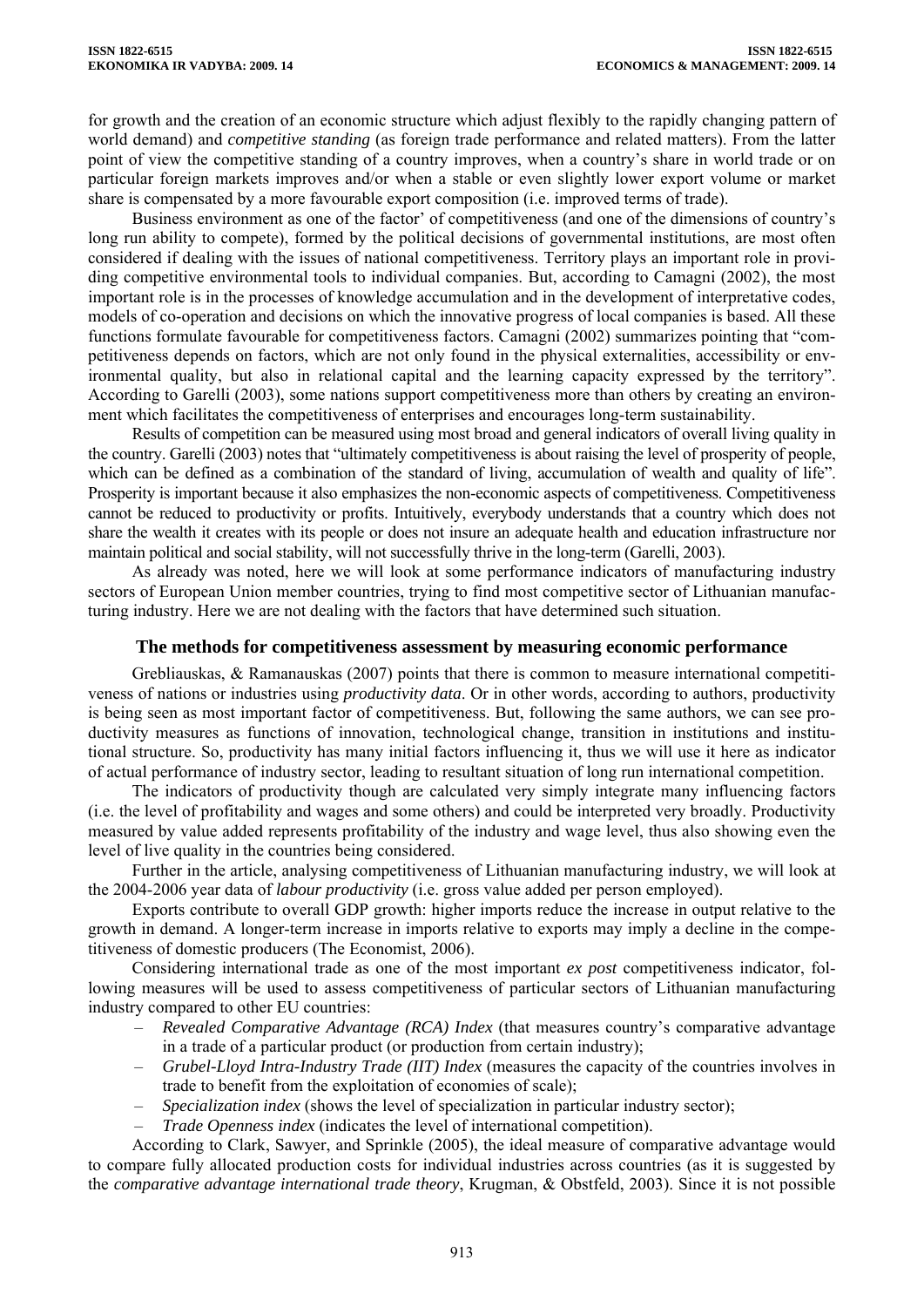to make such a comparison, the relative competitive structures of countries are being evaluated using a *"revealed" comparative advantage* (RCA) index. It assumes the comparative advantage of countries and can be proxied by a ranking of industries by their relative export performance. It allows determining where the comparative advantage of a country lies relative to the EU economy as a whole by using an index that expresses the share of industry *i*'s in countries *j*'s exports relative to the industry's share in total EU exports:

$$
RCA_{ij} = (x_{ij} / X_j)/(x_{iw} / X_w)
$$
 (1)

 $RCA_{ii}$  – revealed comparative advantage index for industry *i* of country *j*:

 $x_{ij}$ ,  $X_i$ ,  $x_{iw}$ ,  $X_w$  – are exports value of industry *i* of country *j*, total exports value of country *j*, total export of industry *i* from all EU member state countries, and total EU export respectively.

RCA ratio that exceeds 1 means that certain industry is more important in the country's exports than it is in total European Union trade, implying that the country has a comparative advantage in the activity relative to the EU as a whole competitive environment. When the RCA ratio equals 1, the share of industry i in country *j*'s total exports equals the industry's share in total European exports. An RCA index value less than 1 means industry i is less important in country *j*'s exports than it is in total European Union international trade, implying a comparative disadvantage in the activity relative to the rest of the Union.

When industries in each country are ranked in descending order by RCA index values, activities having comparative advantage will appear at the top of the list and comparative disadvantage industries at the bottom of the list (Clark, Sawyer, Sprinkle, 2005).

*Intra-Industry Trade* is defined as the simultaneous export and import of commodities of the same industry group. The interest in IIT arose mainly because the traditional international trade theory of comparative costs, dealing with homogenous products, is incapable of explaining the simultaneous exports and imports to a country of the same statistical category (Ekanayake, 2008).

The most widely used measure of intra-industry trade is the Grubel-Lloyd (G-L) index (see Lloyd&Grubel, 2003).

$$
IIT_i = 1 - (|X_i - M_i|/(X_i + M_i))
$$
 (2)

 $IIT_i$  – intra-industry trade Grubel-Lloyd index;

 $X_i$  and  $M_i$  – are data of exports and imports values of the industry *i* in the country under analyses.

IIT index in (2) measures the intensity or proportion of intra-industry trade in industry *i* with certain country (or group of them, as EU). If all trade in industry *i* is intra-industry trade, i.e.,  $X_i = M_i$ , then  $IT = 1$ . Similarly, if all trade in industry *i* is inter-industry trade, i.e., either  $X_i = 0$  or  $M_i = 0$ , then  $IT = 0$ . Thus, the index of intra-industry trade takes values from 0 to 1 as the extent of intra-industry trade increases.

Indexes of *specialization* and *trade openness* will also be calculated. The specialisation index (SI) is a supplementary measure of trade performance to be put alongside the revealed comparative advantage (1) measure. It is calculated as (European Commission, 2003; Ng, & Sun, 2007):

$$
SI_i = P_i/C_i \tag{3}
$$

 $C_i$  – consumption or the value of industry *i*'s production sold in internal market (incl. imports).

 $P_i$  – total value of industry *i*'s production in the analysed country.

The specialisation index (SI) is closely related to the trade balance where a value greater than 1 indicates high performance of the particular industrial sector. It reflects the trading situation of the whole economy, i.e. not just the competitiveness of the industry but also macroeconomic factors such as the exchange rate.

Trade openness (TO) index is often used as an indicator of a country's openness to new ideas and competition from abroad (European Commission, 2003; Awokuse, 2008).

$$
TO_i = (X_i + M_i)/P_i \tag{4}
$$

Imports are also important for competitiveness because it provide much needed factors of production employed in the export sector. Also, the transfer of technology from developed to developing countries via imports could serve as an important source of economic growth and competitiveness (Awokuse, 2008).

Indicators of business environment, describing very important factors determining competitiveness of the country's economic activities are not covered in the present analyses due to the limited scope of the research. The analysis does not encompass local and foreign investment indicators, governmental (and Industrial) expenditures on research and development and some others, which are important if business environment as a factor of competitiveness is being considered.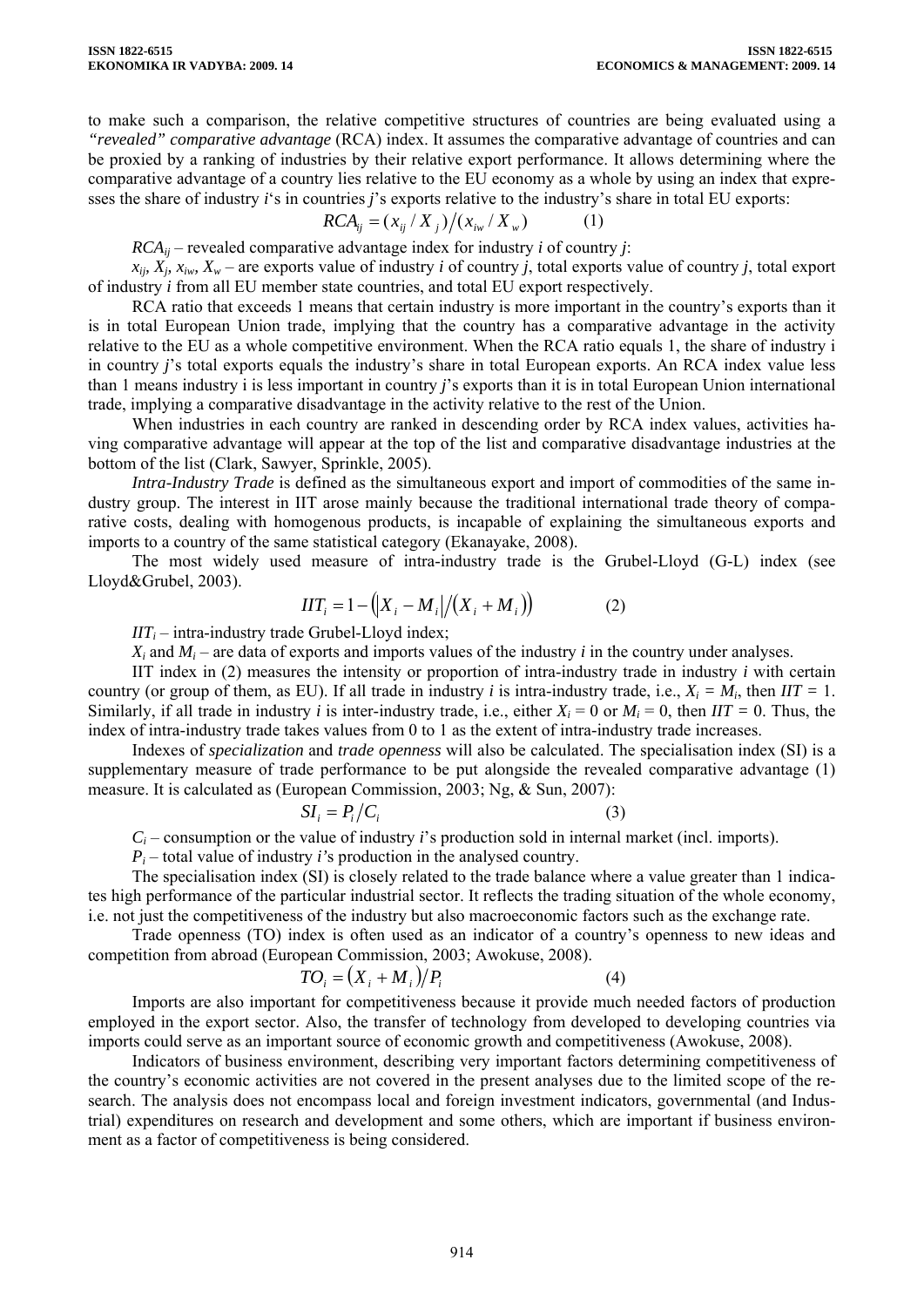### **Analyses of data on labour productivity and international trade of Lithuanian manufacturing**

Following NACE rev 1.1 classification of economical activities manufacturing industry is classified in 22 sectors. Two of them – manufacture of tobacco products and manufacture of coke, refined petroleum products and nuclear fuel – were excluded from the analyses of competitiveness of Lithuanian manufacturing industry due to the data confidentiality reasons.

Analysing the most recent data of production value of the remaining sectors, it was found that few of them are very small counting less than 1 percent of production value in the structure of whole manufacturing industry. So, these sectors also were excluded from further consideration. Fourteen sectors remained.

Lithuanian manufacturing industry is dominated by the two sectors: manufacture of food and beverage and manufacture of chemicals and chemical products, if measured by the industrial production produced during the year 2008 value (Figure 2). It could be expected that largest sectors should be most competitive.





But true competitiveness, rest on productivity (European Commission, 2003), not on the absolute amount of production. As already was noted above we will look at the productivity data of Lithuanian manufacturing industry in such a context (Table 1).

Productivity measures reveal the fundamental flaw in market-share based thinking. Productivity allows a nation to support a strong currency, and with it a high standard of living. Exports of low-priced products, which support only subsistence wages, are not sufficient to make a nation prosperous. It is the productivity to manufacture high-quality products that support rising wages that really matters. The productivity of domestic industries has a major influence on the cost of living and the cost of doing business, not to mention the level of wages in the domestic economy (European Commission, 2003).

As it is seen in the Table 1, two above mentioned largest as well as all other Lithuanian manufacturing industry sectors, according to the most recent data available from the Eurostat database, are not nearly enough productive to be competitive among European Union countries. We even can see easily, that most of the Lithuanian manufacturing industry sectors being analysed are ranked in the most lowest positions among the other European Union countries. Rankings are made among the number of countries which data were provided in the source database. Manufacture of chemicals and chemical products (NACE code dg24) and manufacture of rubber and plastic products (dh25) could be mentioned here as sectors with comparative high labour productivity. These sectors are amounting 25 and 27 percents respectively of average European Union member states productivity of these sectors. But, if compared to the average productivity of the three most productive European countries, manufacture of chemicals and chemical products amounts just 8 percent, manufacture of rubber and plastic products – just 16 percent comparing to the labour productivity in Ireland, Belgium, Sweden, Luxemburg or Denmark.

Indicator of labour productivity (measured by gross value added per person employed) disclosed that in average productivity of Lithuanian manufacturing industry amounts just about 22% of average productivity among European Union member states and just about 12% if compared to average of the thee most productive countries (Table 1).

<span id="page-3-0"></span>*<sup>1</sup>*<br>
<sup>1</sup> Source: Database of statistical indicators. Statistics Lithuania. <u><http://db1.stat.gov.lt/statbank/></u>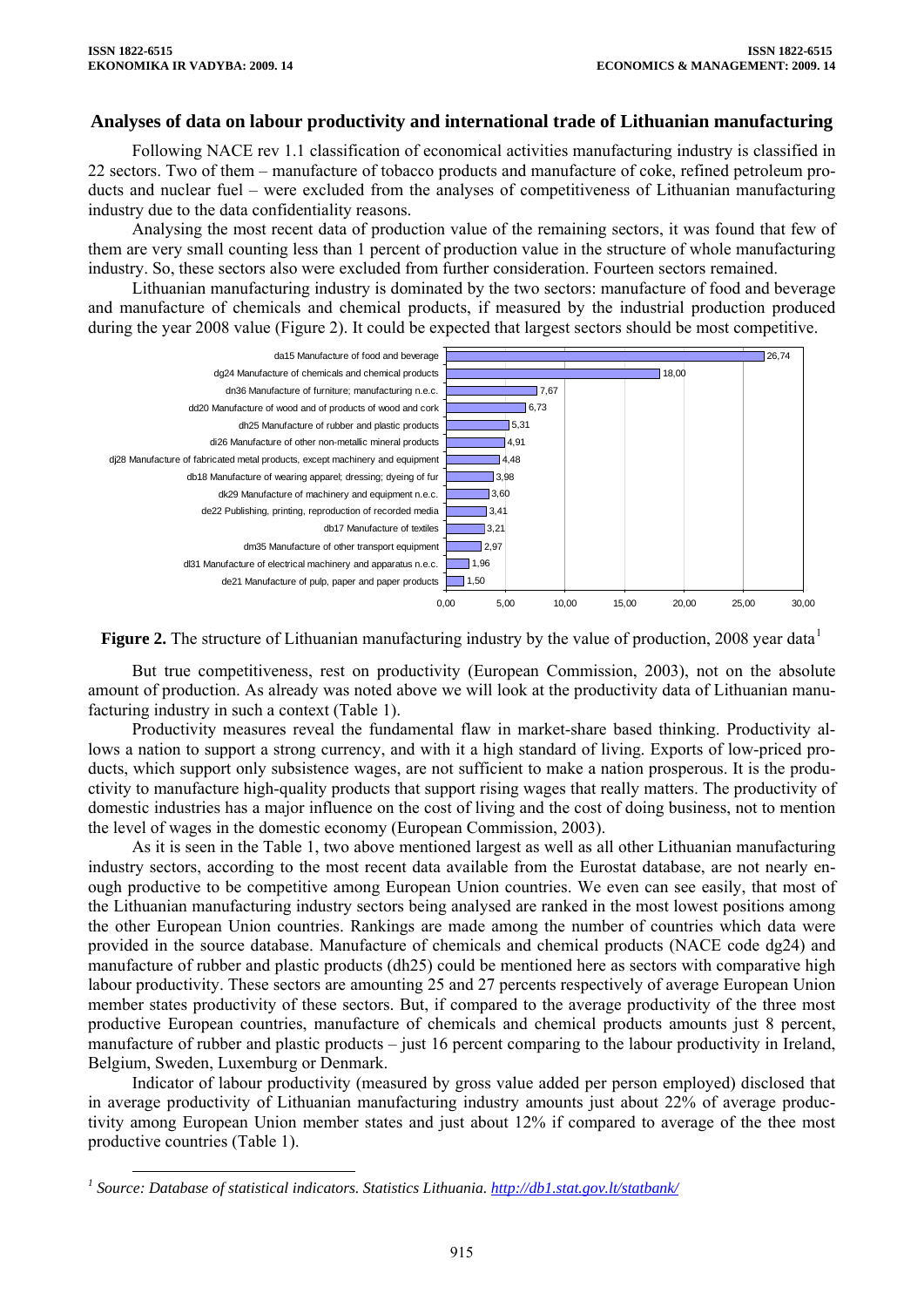| <b>Table 1.</b> Labour productivity (Gross value added per person employed, in thousand Euro) of Lithuanian |  |
|-------------------------------------------------------------------------------------------------------------|--|
| manufacturing industry compared to the other European Union member state countries, 2004-2006 <sup>2</sup>  |  |

| <b>Manufacturing industry sector</b><br>(by NACE rev. 1.1 clasification)<br>2004                                                           |      | Lithuania |      |                  | <b>EU25</b> | <b>Three most</b>                       | <b>Top</b>       |
|--------------------------------------------------------------------------------------------------------------------------------------------|------|-----------|------|------------------|-------------|-----------------------------------------|------------------|
|                                                                                                                                            |      | 2005      | 2006 | Rank<br>$2006^3$ | 2004        | productive<br>countries, 2006           | three<br>average |
| da15 Manufacture of food and beverage                                                                                                      |      | 8.8       | 10.3 | 12(12)           | 42.4        | Netherlands, United<br>Kingdom, Belgium | 65.0             |
| db17 Manufacture of textiles                                                                                                               | 6.0  | 6.1       | 6.5  | 23(23)           | 29.0        | Denmark, Nether-<br>lands, Finland      | 54.0             |
| db18 Manufacture of wearing apparel;<br>dressing; dyeing of fur                                                                            | 4.1  | 4.5       | 4.9  | 22(22)           | 20.0        | Denmark, Sweden,<br>Belgium             | 49.0             |
| dd20 Manufacture of wood and of products of<br>wood and cork, except furniture; manufacture<br>of articles of straw and plaiting materials | 5.0  | 5.7       | 6.5  | 22(22)           | 28.4        | Luxemburg, Bel-<br>gium, Finland        | 65.1             |
| de21 Manufacture of pulp, paper and paper<br>products                                                                                      | 11.0 | 12.1      | 12.7 | 23(23)           | 59.0        | Finland, Austria,<br>Sweden             | 97.3             |
| de22 Publishing, printing, reproduction of<br>recorded media                                                                               | 8.8  | 9.8       | 9.5  | 23(23)           | 52.0        | Ireland, Austria,<br>United Kingdom     | 150.7            |
| dg24 Manufacture of chemicals and chemical<br>products                                                                                     | 17.0 | 26.5      | 24.7 | 21(23)           | 90.0        | Ireland, Belgium,<br>Sweden             | 266.0            |
| dh25 Manufacture of rubber and plastic<br>products                                                                                         | 9.3  | 11.2      | 16.2 | 21(24)           | 44.6        | Belgium, Luxem-<br>burg, Denmark        | 74.0             |
| di26 Manufacture of other non-metallic<br>mineral products                                                                                 | 9.1  | 9.9       | 15.2 | 24(24)           | 48.0        | Luxemburg, Net-<br>herlands, Ireland    | 89.3             |
| dj28 Manufacture of fabricated metal products,<br>except machinery and equipment                                                           | 6.3  | 7.7       | 9.1  | 24(24)           | 39.0        | Luxemburg, Aus-<br>tria, Netherlands    | 63.7             |
| dk29 Manufacture of machinery and<br>equipment n.e.c.                                                                                      | 7.6  | 8.6       | 10.5 | 23(24)           | 49.3        | Ireland, Austria,<br>Luxemburg          | 77.3             |
| dl31 Manufacture of electrical machinery and<br>apparatus n.e.c.                                                                           | 10.3 | 7.3       | 13.0 | 21(23)           | 48.0        | Ireland, Finland,<br>Austria            | 79.6             |
| dm35 Manufacture of other transport<br>equipment                                                                                           | 9.3  | 10.6      | 12.5 | 20(22)           | 51.1        | United Kingdom,<br>Ireland, Germany     | 78.3             |
| dn36 Manufacture of furniture; manufacturing<br>n.e.c.                                                                                     | 6.1  | 6.0       | 6.8  | 22(22)           | 28.9        | Denmark, Germa-<br>ny, Un. Kingdom      | 50.0             |

Revealed comparative advantage index (Table 2) shows that manufacture of food, textiles, apparel, products of wood, rubber and plastic products, furniture and other products in Lithuanian manufacturing industry is comparatively more important than in the rest of European Union as in whole competitive environment. These sectors have high values of RCA index, showing, for example, that Manufacture of wood and of products of wood and cork (dd20) is 7-8 times more significant (measuring by the exports value) in the structure of Lithuanian industry than in the whole European Union wide industry.

|  | Table 2. RCA indexes of Lithuanian manufacturing industry sectors, 2004-2007 year data <sup>4</sup> |  |  |
|--|-----------------------------------------------------------------------------------------------------|--|--|
|  |                                                                                                     |  |  |

| NACE <sup>5</sup> | 2004  | 2005   | 2006  | 2007  | <b>NACE</b> | 2004  | 2005  | 2006  | 2007  |
|-------------------|-------|--------|-------|-------|-------------|-------|-------|-------|-------|
| da15              | 2.745 | 2.763  | 2.817 | 2.797 | dh25        | 1.889 | 1.966 | 2.081 | 1.871 |
| db17              | 2.638 | 3.000  | 2.853 | 2.498 | di26        | 0.955 | 1.091 | 1.067 | 0.930 |
| db18              | 2.419 | 5.289  | 4.581 | 3.488 | di28        | 1.081 | 1.186 | 1.129 | 1.037 |
| dd <sub>20</sub>  | 8.672 | 7.773. | 7.028 | 7.764 | dk29        | 0.397 | 0.447 | 0.456 | 0.459 |
| de21              | 0.697 | 0.783  | 0.835 | 0.819 | dl31        | 1.164 | 0.946 | 0.876 | 0.713 |
| de22              | 0.792 | 0.850  | 0.978 | 0.950 | dm35        | 1.100 | 0.676 | 0.706 | 0.491 |
| dg24              | 0.713 | 0.742  | 0.758 | 1.006 | dn36        | 2.842 | 2.681 | 2.722 | 2.578 |

*<sup>2</sup> Source: Apparent labour productivity (Gross value added per person employed) data. Eurostat database.*

<span id="page-4-1"></span><span id="page-4-0"></span>*<http://epp.eurostat.ec.europa.eu/>3 Ranking is made among the number of countries data of which was provided for the year 2006.* 

<span id="page-4-2"></span>*4 Source: External trade data. Eurostat database.<http://epp.eurostat.ec.europa.eu/newxtweb/>5*

<span id="page-4-3"></span> $<sup>5</sup>$  Full titles corresponding codes of NACE (rev 1.1) classification entries are given in Table 1.</sup>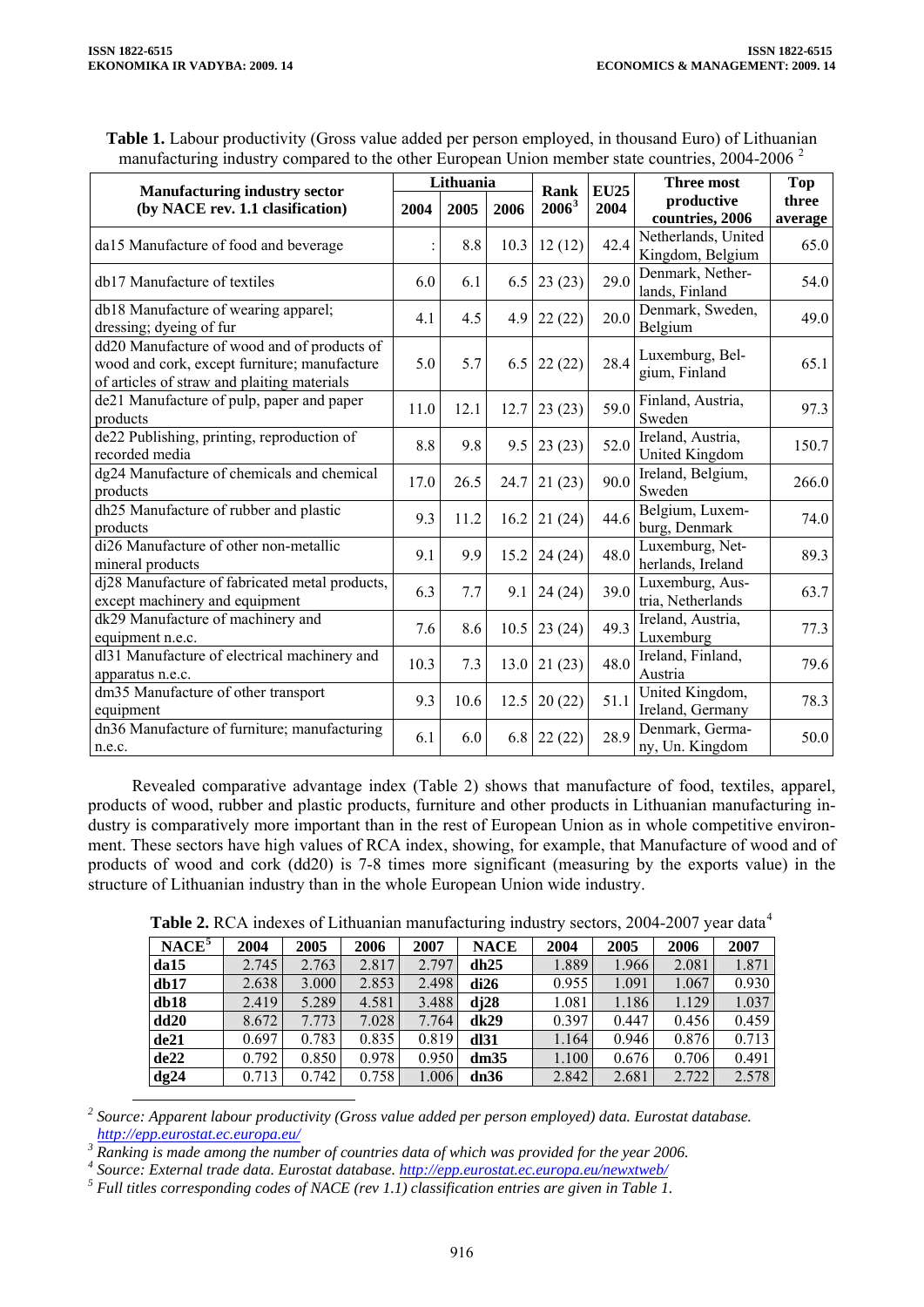It is hardly possible to interpret RCA index in forthright way. High values show that the structure of Lithuanian manufacturing industry is dominated by the traditional labour intensive industries, but this does not mean high competitiveness. These sectors export low value added (Table 1) products, which might be competitive in the markets due to smaller prices, but this export does not contribute to the final 'results of competition' (as they are called in the Figure 1), not providing Lithuanian people with higher wages, not ensuring higher living standards. Lithuanian, as very small economy's, industry (amounting just about 0,25%) of the total European Union (25 countries)  $GDP<sup>6</sup>$  $GDP<sup>6</sup>$  $GDP<sup>6</sup>$ ) hardly could gain higher international market shares and better competitive positions competing on the price bases. Specialization, high value added products international niches, internal effectiveness – are most important elements in the long-run industry development strategy to increase competitiveness of Lithuanian manufacturing industry.

|                   |       | <b>Intra-Industry Trade indes</b> |       |       | <b>Specialization Index</b> |       | <b>Trade Openness Indes</b> |       |       |
|-------------------|-------|-----------------------------------|-------|-------|-----------------------------|-------|-----------------------------|-------|-------|
| NACE <sup>8</sup> | 2006  | 2007                              | 2008  | 2006  | 2007                        | 2008  | 2006                        | 2007  | 2008  |
| da15              | 0,970 | 0,948                             | 0,990 | 0,872 | 0,901                       | 0,835 | 0.820                       | 0.830 | 0.886 |
| db17              | 0,885 | 0,902                             | 0,929 | 0,604 | 0,616                       | 0,550 | 2.227                       | 2.162 | 2.285 |
| db18              | 0,562 | 0,722                             | 0,783 | 1,534 | 1,194                       | 1,041 | 1.180                       | 1.375 | 1.436 |
| dd20              | 0,734 | 0,811                             | 0,806 | 1,266 | 1,139                       | 1,122 | 1.052                       | 1.058 | 1.034 |
| de21              | 0,632 | 0,634                             | 0,633 | 0,360 | 0,349                       | 0,379 | 2.692                       | 2.806 | 2.55  |
| de22              | 0,899 | 0,864                             | 0,919 | 1,038 | 1,050                       | 0,989 | 0.272                       | 0.270 | 0.259 |
| dg24              | 0,735 | 0,862                             | 0,958 | 0,426 | 0,599                       | 0,734 | 2.784                       | 2.237 | 1.969 |
| dh25              | 0,842 | 0,854                             | 0,899 | 0,652 | 0,627                       | 0,642 | 1.540                       | 1.628 | 1.637 |
| di26              | 0,638 | 0,571                             | 0,671 | 0,688 | 0,665                       | 0,689 | 0.781                       | 0.819 | 0.840 |
| $d$ j $28$        | 0,706 | 0,700                             | 0,776 | 0,621 | 0,642                       | 0,562 | 1.479                       | 1.390 | 1.610 |
| dk29              | 0,587 | 0,628                             | 0,698 | 0,191 | 0,193                       | 0,224 | 5.310                       | 5.287 | 4.617 |
| dl31              | 0,834 | 0,830                             | 0,870 | 0,481 | 0.411                       | 0,354 | 2.541                       | 2.889 | 3.135 |
| dm35              | 0,957 | 0,996                             | 0,879 | 0,707 | 0,774                       | 0,671 | 1.773                       | 1.722 | 1.867 |
| dn36              | 0,597 | 0,619                             | 0,609 | 1,141 | 1,076                       | 1,187 | 0.979                       | 0.972 | 0.928 |

**Table 3.** Intra-Industry Trade, Specialization and Trade Openness indexes of Lithuanian manufacturing industry sectors,  $2006-2008$  year data<sup>[7](#page-5-1)</sup>

Other indexes, considering international trade performance, lead to other conclusions. Intra-Industry trade index shows (Table 3) that above already mentioned manufacturing of food (da15), textiles (db17), as well as chemical products (dg24) and rubber and plastic products (dg25) sectors and some other are engaged in the intra-industry international trade (that is important in the context of international competition and show that products are differentiated and adapted for specifics of international demand). Even low value added products has certain international market shares, since consumers' tastes are conditioned by their income levels. These tastes yield demands and this demand structure generates a production response. This situation could ensure certain competitive position, but does not lead to final, resultant national competitiveness.

But specialization index corrects such conclusions showing that most part of international trade of these industries are dominated by the imports; local production slightly exceeds the value of local consumptions just in the cases of manufacture of wearing apparel; dressing; dyeing of fur (db18), manufacture of wood and wood products (dd20) and manufacture of furniture (dn36) industry sectors. It could be concluded, that Lithuanian manufacturing industry has particular competitive standing due to exports of above just mentioned industries. Trade openness index (Table 3) could support such notions showing reasonable openness to international trade and subsequent competition. It means that sectors are open to innovations, international trade is sufficiently intensive, but, on the other hand, international trade turnover is more or less covered by the local production (that is not the case for the manufacture of machinery and equipment (dk29) and manufacture of electrical machinery and apparatus (dl31) sectors, not mentioning those earlier excluded from the analyses due to the very small comparative part in the structure in the overall industry).

This short analyse shows that it is impossible to measure and assess competitiveness using one indicator, index or measure. As with imports for example: serving as a vehicle for technology transfer, it can

*<sup>6</sup> Source: Gross domestic product. Eurostat database. <http://epp.eurostat.ec.europa.eu/> <sup>7</sup>*

<span id="page-5-1"></span><span id="page-5-0"></span>*Source: Database of statistical indicators. Statistics Lithuania. <http://db1.stat.gov.lt/statbank/> 8*

<span id="page-5-2"></span>*Full titles corresponding codes of NACE (rev 1.1) classification entries are given in Table 1.*